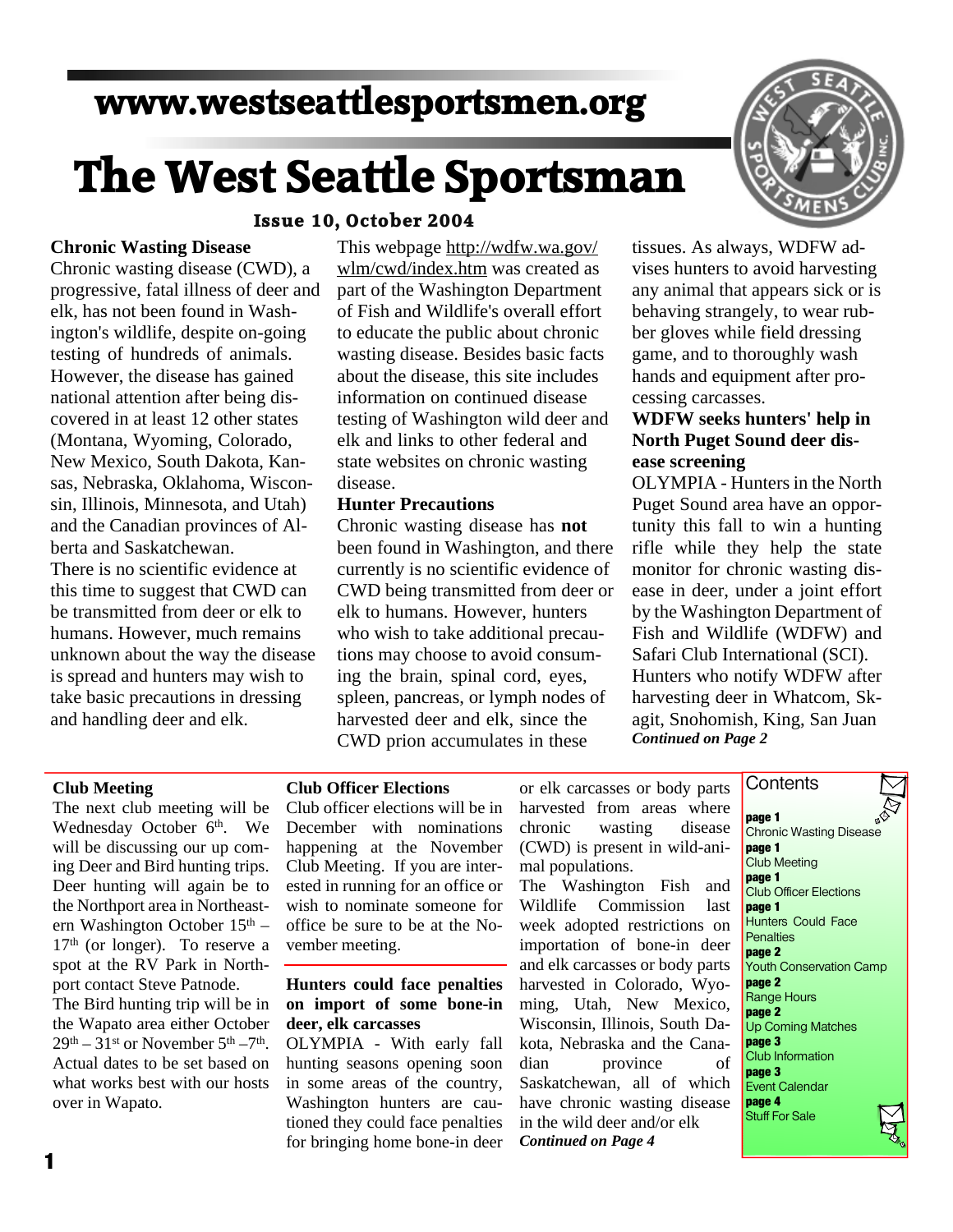# **Youth Conservation Camp**

We received thank you notes from the campers we sponsored to go to Youth Conservation Camp. They are shown below.

Dear Ust Seattle sports mense Club Thank you for the opportunity for letting me come to the camp. I am learning<br>alote. On the first day after the ferry ride<br>it was Slow. On the second day we had our first classes I had Ecology and CPR One tresday I went on a triking trip, it was band about<br>miles 18een a Materfall. Thouse you again. Sincerely Dean West Seattle & porthmain club, Thanks for sending me to camp, it has been the best<br>fart of my summer so fan. I physical alot of bosketball,<br>I also physical againt counselors and lost but had fun.<br>We did summing, C.P.R., and zoiking wich was Sincerty<br>Smiley River<br>1 I might P.S. This camp is so fun I might 

# **Up coming Small bore & Air Matches**

| $Oct 2-3$ | Olympia             | Smallbore & Air Rifle Coach School         |
|-----------|---------------------|--------------------------------------------|
| Oct 9     | West Seattle        | Open Air Pistol                            |
| Nov 6-7   | Olympia             | State Indoor Int'l 3-P Championship (West) |
| Nov 13    | <b>West Seattle</b> | Open Air Pistol                            |
| Dec 11    | <b>West Seattle</b> | Open Air Pistol                            |

*Chronic Wasting Disease continued from Page 1* or Island counties, and allow the depart ment to collect a brain-stem tissue sample from the animal, will have a chance to win a hunting rifle donated by Safari Club In ternational.

Hunters are asked to promptly notify WDFW at (425) 379-2319 if they harvest a deer in the north Puget Sound area. A de partment biologist will arrange to meet the reporting hunter and collect a tissue sample for testing. All participating hunters who submit viable samples from deer 16 months or older will be entered in a draw ing for a new Ruger hunting rifle in a caliber of their choice donated by the Northwest Chapter of Safari Club Interna tional.

The state has been monitoring deer and elk for chronic wasting disease since 1995 and so far all 2,287 animals checked have been found free of the disease. However, rela tively few samples have been collected from deer in the North Puget Sound area. The shortage of samples there led WDFW

and the Safari Club to offer the special incentive program. "Removal of the brain-stem tissue sample

has no effect on carcass quality, but since brain tissue breaks down rapidly, hunters should contact us promptly after harvesting a deer," said Briggs Hall, WDFW wildlife veterinarian.

A fatal disease of the central nervous sys tem in deer and elk, CWD has been found in 12 other states and two Canadian prov inces.

# **Range Hours and Activity**

Monday - Small Bore - 6 PM Tuesday - Air Rifle/Pistol - 6:30 PM Wednesday - Juniors - Call Fred Burr at 206-935-4883 for informa tion. Cost: Adult members \$2.00, non members \$4.00, Juniors \$1.00.

# **2 www.westseattlesportsmen.org The West Seattle Sportsman**

# **Issue 10, October 2004**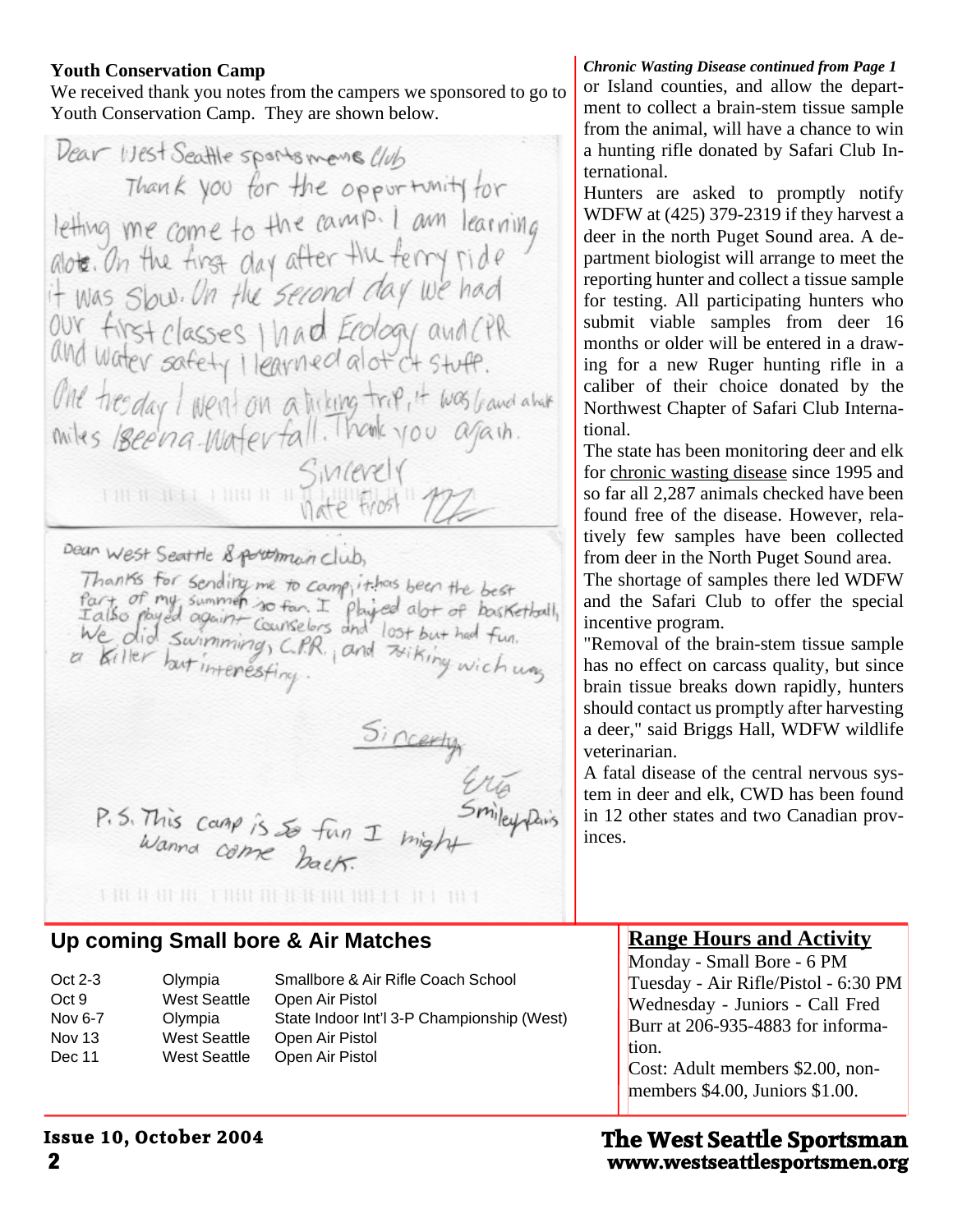# **THE WEST SEATTLE SPORTSMEN'S CLUB Sponsors of the Roger Dahl Rifle Training Range**

| <b>OFFICERS</b>            |              | <b>TRUSTEES</b>                             |  |  |
|----------------------------|--------------|---------------------------------------------|--|--|
| President – Steve Patnode  | 206-937-5233 | Jerry Mascio 206-937-3614                   |  |  |
| Vice Pres. $-$ Cam Robison | 206-431-8337 | <b>Frank Novito</b>                         |  |  |
| Secretary – Tony Olszewski | 425-226-5643 | Rolf Erickson                               |  |  |
| Treasurer – Fred Burr      | 206-935-4883 |                                             |  |  |
| Rec. Sec. – Richard George |              | Contact us at info@westseattlesportsmen.org |  |  |

The West Seattle Sportsmen's Club was founded in 1934 by a group of fourteen men who had the foresight to see that sportsmen, in a united group, would present views, be better heard and achieve goals that were not possi ble when actioned as unorganized indi viduals. The ambitions of these charter members, who strove for the propaga tion of wildlife and habitat as well as the conservation of all our natural resourc es, has proven prophetic, for today mul titudes of individuals and sporting groups are carrying on the job of con serving the remaining outdoor assets of natural America. The West Seattle Sportsmen's Club helps lead in this fight in the state of Washington. A member has the opportunity to join oth ers in formulating club action in achiev ing and maintaining these goals.

However, "all work and no play" is not the format of the club. Many events are spaced throughout the year to insure a member many chances to participate in sportsmen's activities. For \$25, what more could a person ask than the opportunity to go salmon fishing with a group of his friends on a charter boat, fresh water fishing with other members and their families, have a salmon bake, a clam feed, or attend a banquet especially for the ladies. But there's more - he can shoot on the club range, go rabbit hunting, and if nothing else, should get \$25 worth just by watching the kids of the community have a real ball at the Kid's Fishing Derby. To sum it all up, a guy gets at least a hundred dollars worth of fun out of a year's membership.

# **Events Calendar**

Oct 6<sup>th</sup> - Club Meeting Oct 15<sup>th</sup> - 17<sup>th</sup> - Deer Hunting Trip To Northport Oct 29<sup>th</sup> - 31<sup>st</sup> or Nov 5<sup>th</sup> - 7<sup>th</sup> - Bird Hunting Trip Nov 3rd - Club Meeting / Nominations for club Officer positions.

If you have any ideas for programs to have at the club meeting or any good outing ideas let one of the Offi cers or Trustees know. You may contact us at: info@westseattlesportsmen.org

|                                                                                                                                                                                                                                                                                                                                                                                                                                                                                                                                                                    | membership.                                                                                                            |                                                                                 |                        |  |  |  |
|--------------------------------------------------------------------------------------------------------------------------------------------------------------------------------------------------------------------------------------------------------------------------------------------------------------------------------------------------------------------------------------------------------------------------------------------------------------------------------------------------------------------------------------------------------------------|------------------------------------------------------------------------------------------------------------------------|---------------------------------------------------------------------------------|------------------------|--|--|--|
| <b>New</b>                                                                                                                                                                                                                                                                                                                                                                                                                                                                                                                                                         | <b>MEMBERSHIP APPLICATION</b><br><b>WEST SEATTLE SPORTSMEN'S CLUB</b>                                                  |                                                                                 | <b>Renewal</b>         |  |  |  |
| Date<br>propagation and conservation of game birds, game animals, and fish in the State of Washington, do hereby apply<br>for membership in the WEST SEATTLE SPORTSMEN'S CLUB and tender herewith the sum of \$<br>payment of one year's dues.<br>I "I solemnly swear that I will abide by the Constitution and By-Laws of the West Seattle Sportsmen's Club and<br>help in its up-building and I will not willfully disobey the Game Laws wherever I fish or hunt. I will always be<br>a true sportsman both in the field and to my brother members at all times. |                                                                                                                        |                                                                                 |                        |  |  |  |
| Signed__________                                                                                                                                                                                                                                                                                                                                                                                                                                                                                                                                                   | <u> 1989 - Johann John Stone, mars et al. 1989 - John Stone, mars et al. 1989 - John Stone, mars et al. 1989 - Joh</u> | If you would like to<br>receive the Club<br>News Letter by email<br>check here. |                        |  |  |  |
| (New Only)                                                                                                                                                                                                                                                                                                                                                                                                                                                                                                                                                         |                                                                                                                        |                                                                                 |                        |  |  |  |
| The West Seattle Sportsman                                                                                                                                                                                                                                                                                                                                                                                                                                                                                                                                         |                                                                                                                        |                                                                                 | Issue 10, October 2004 |  |  |  |

**www.seattlesportsmen.org 3 The West Seattle Sportsman**